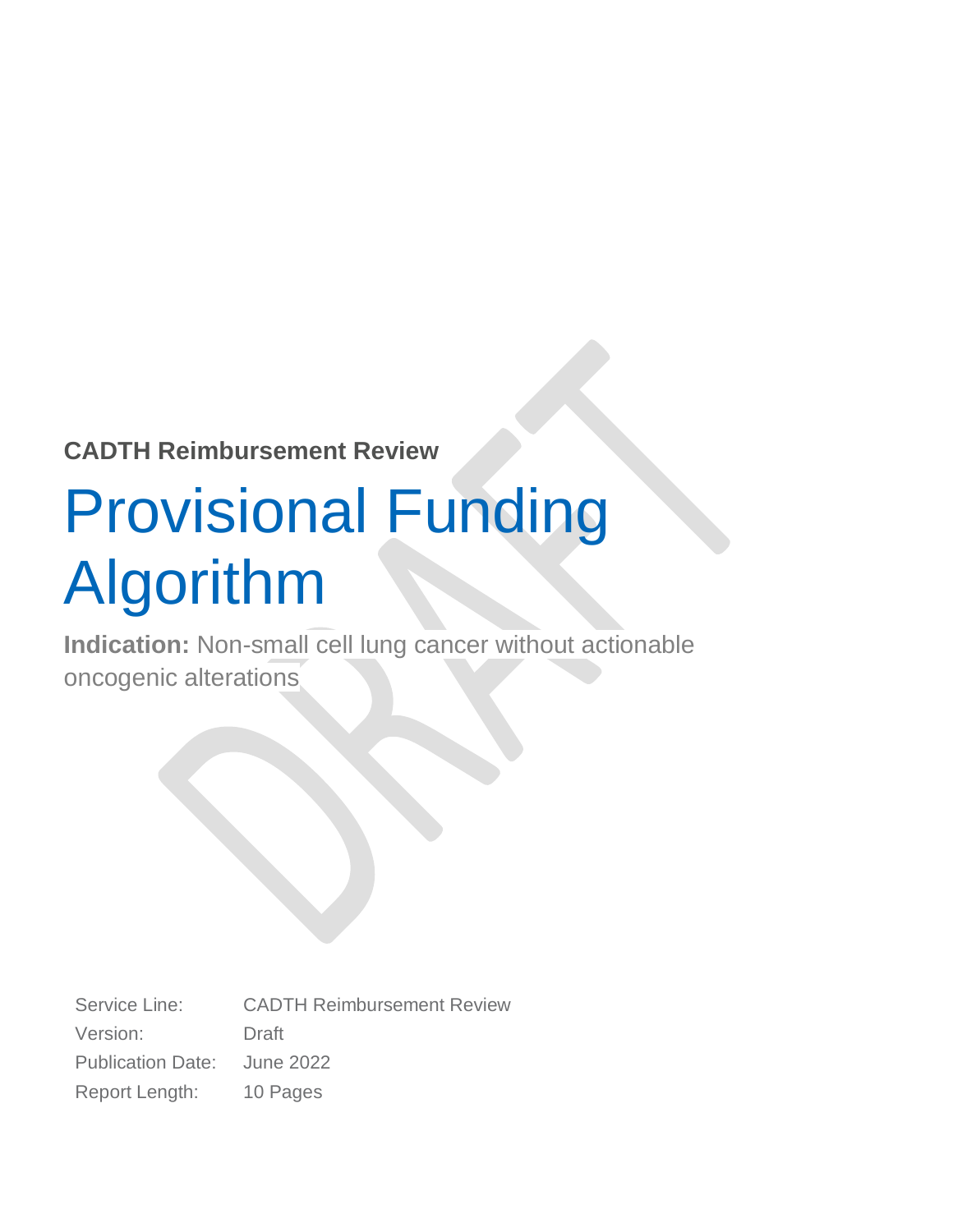Disclaimer: The information in this document is intended to help Canadian health care decision-makers, health care professionals, health systems leaders, and policy-makers make well-informed decisions and thereby improve the quality of health care services. While patients and others may access this document, the document is made available for informational purposes only and no representations or warranties are made with respect to its fitness for any particular purpose. The information in this document should not be used as a substitute for professional medical advice or as a substitute for the application of clinical judgment in respect of the care of a particular patient or other professional judgment in any decision-making process. The Canadian Agency for Drugs and Technologies in Health (CADTH) does not endorse any information, drugs, therapies, treatments, products, processes, or services.

While care has been taken to ensure that the information prepared by CADTH in this document is accurate, complete, and up-to-date as at the applicable date the material was first published by CADTH, CADTH does not make any guarantees to that effect. CADTH does not guarantee and is not responsible for the quality, currency, propriety, accuracy, or reasonableness of any statements, information, or conclusions contained in any third-party materials used in preparing this document. The views and opinions of third parties published in this document do not necessarily state or reflect those of CADTH.

CADTH is not responsible for any errors, omissions, injury, loss, or damage arising from or relating to the use (or misuse) of any information, statements, or conclusions contained in or implied by the contents of this document or any of the source materials.

This document may contain links to third-party websites. CADTH does not have control over the content of such sites. Use of third-party sites is governed by the third-party website owners' own terms and conditions set out for such sites. CADTH does not make any guarantee with respect to any information contained on such third-party sites and CADTH is not responsible for any injury, loss, or damage suffered as a result of using such third-party sites. CADTH has no responsibility for the collection, use, and disclosure of personal information by third-party sites.

Subject to the aforementioned limitations, the views expressed herein do not necessarily reflect the views of Health Canada, Canada's provincial or territorial governments, other CADTH funders, or any third-party supplier of information.

This document is prepared and intended for use in the context of the Canadian health care system. The use of this document outside of Canada is done so at the user's own risk.

This disclaimer and any questions or matters of any nature arising from or relating to the content or use (or misuse) of this document will be governed by and interpreted in accordance with the laws of the Province of Ontario and the laws of Canada applicable therein, and all proceedings shall be subject to the exclusive jurisdiction of the courts of the Province of Ontario, Canada.

The copyright and other intellectual property rights in this document are owned by CADTH and its licensors. These rights are protected by the *Canadian Copyright Act* and other national and international laws and agreements. Users are permitted to make copies of this document for non-commercial purposes only, provided it is not modified when reproduced and appropriate credit is given to CADTH and its licensors.

**About CADTH:** CADTH is an independent, not-for-profit organization responsible for providing Canada's health care decision-makers with objective evidence to help make informed decisions about the optimal use of drugs, medical devices, diagnostics, and procedures in our health care system.

**Funding:** CADTH receives funding from Canada's federal, provincial, and territorial governments, with the exception of Quebec.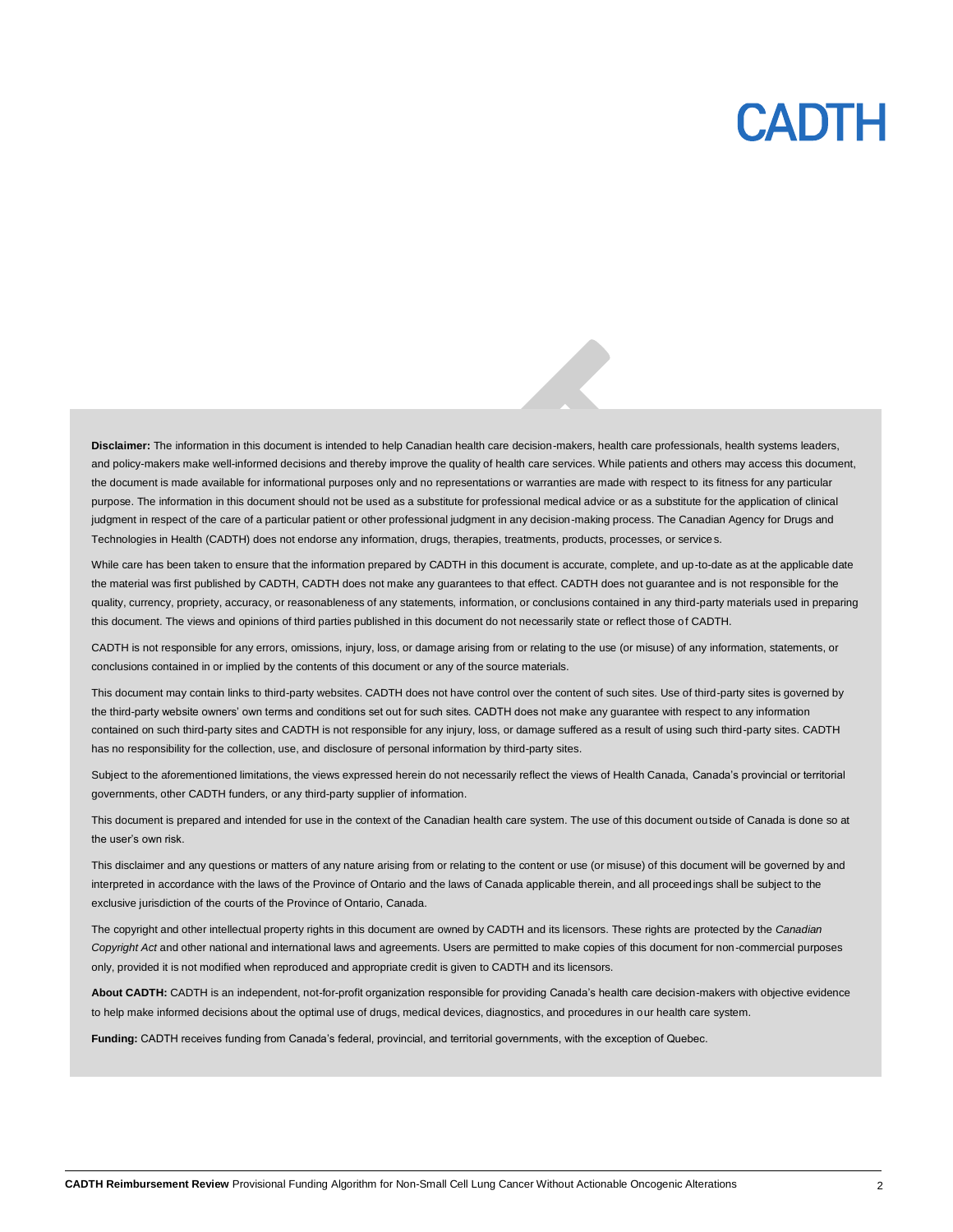#### **Background**

Following a request from jurisdictions, CADTH may design or update an algorithm depicting the sequence of funded treatments for a particular tumour type. These algorithms are proposals for the jurisdictions to implement and adapt to the local context. As such, they are termed "provisional." Publishing of provisional algorithms is meant to improve transparency of the oncology drug funding process and promote consistency across jurisdictions.

Provisional funding algorithms are based on 3 principal sources of information:

- CADTH pCODR Expert Review Committee (pERC) reimbursement recommendations and/or implementation guidance regarding drug place in therapy and sequencing
- implementation advice from panels of clinicians convened by CADTH concerning sequencing of drugs in the therapeutic space of interest
- existing oncology drug reimbursement criteria and legacy funding algorithms adopted by jurisdictional drug plans and cancer agencies.

Note that provisional funding algorithms are not treatment algorithms; they are neither meant to detail the full clinical management of each patient nor the provision of each drug regimen. The diagrams may not contain a comprehensive list of all available treatments, and some drugs may not be funded in certain jurisdictions. All drugs are subject to explicit funding criteria, which may also vary between jurisdictions. Readers are invited to refer to the cited sources of information on the CADTH website for more details.

Provisional funding algorithms also delineate treatment sequences available to patients who were never treated for the condition of interest (i.e., incident population). Time-limited funding of new options for previously or currently treated patients (i.e., prevalent population) is not detailed in the algorithm.

Provisional funding algorithms may contain drugs that are under consideration for funding. Algorithms will not be dynamically updated by CADTH following changes to drug funding status. Revisions and updates will occur only upon request by jurisdictions.

**Jurisdictional cancer drug programs requested a CADTH provisional funding algorithm on non-small cell lung cancer without actionable oncogenic alterations. However, no outstanding implementation issues were identified, and no additional implementation advice is provided in this report. The algorithm depicted herein is meant to reflect the current and anticipated funding landscape based on the previously mentioned sources of information.**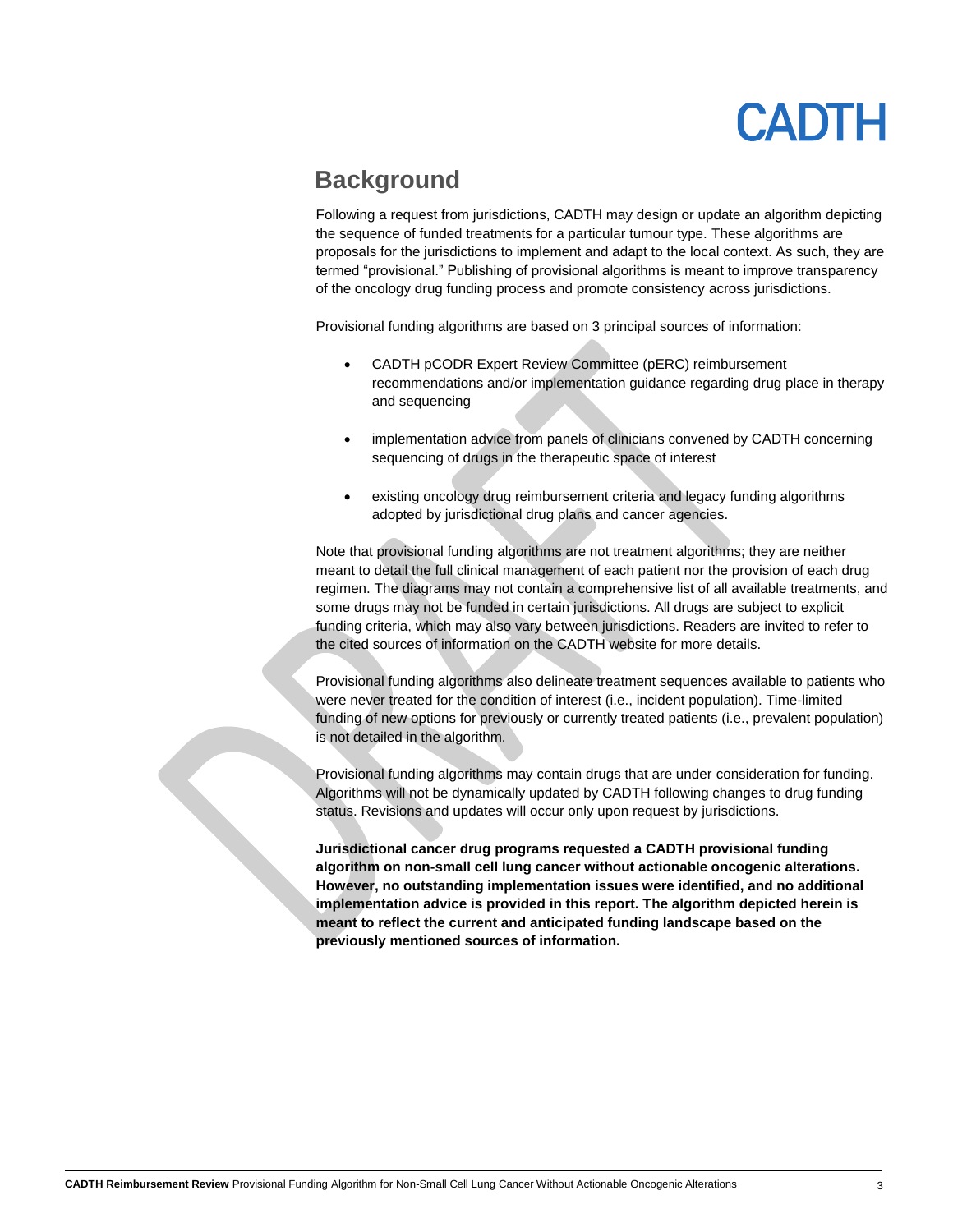#### **Table 1: Relevant CADTH Recommendations**

| <b>Generic name (brand</b><br>name)         | Date of<br>recommendation | Recommendation <sup>a</sup> and Guidance on Treatment Sequencing                                                                                                                                                                                                                                                                                                                                                                                                                                                                                                                                                                                                                                                                                                                                                                                                                                                                                                                                                                                                                                                           |
|---------------------------------------------|---------------------------|----------------------------------------------------------------------------------------------------------------------------------------------------------------------------------------------------------------------------------------------------------------------------------------------------------------------------------------------------------------------------------------------------------------------------------------------------------------------------------------------------------------------------------------------------------------------------------------------------------------------------------------------------------------------------------------------------------------------------------------------------------------------------------------------------------------------------------------------------------------------------------------------------------------------------------------------------------------------------------------------------------------------------------------------------------------------------------------------------------------------------|
| Cemiplimab (Libtayo)                        | June 20, 2022             | The CADTH pERC recommends that cemiplimab be reimbursed for the first-<br>line treatment of adult patients with NSCLC expressing PD-L1 with a TPS of<br>50% or greater, as determined by a validated test, with no EGFR, ALK, or<br>ROS1 aberrations, who have locally advanced NSCLC who are not candidates<br>for surgical resection or definitive chemoradiation, or metastatic NSCLC only if<br>the following conditions are met:<br>previously untreated stage IV NSCLC, or stage IIIB or IIIC NSCLC not<br>amenable to curative therapy.<br>PD-L1 strongly positive tumours (TPS $\geq$ 50%).<br>good performance status.<br>patients should not have any of the following:<br>tumours with EGFR, ALK, or ROS1 aberrations.<br>$\circ$<br>a contraindication to immunotherapy.<br>$\circ$<br>uncontrolled and symptomatic CNS metastases.<br>$\circ$<br>Treatment should be:<br>renewed for patients who demonstrate a continued response to<br>treatment defined as absence of disease progression, based on<br>clinical and radiographic evaluation every 3 to 4 months.<br>reimbursed for a maximum of 108 weeks. |
|                                             |                           | Cemiplimab should be negotiated so that it does not exceed the drug program<br>cost of treatment with pembrolizumab.                                                                                                                                                                                                                                                                                                                                                                                                                                                                                                                                                                                                                                                                                                                                                                                                                                                                                                                                                                                                       |
|                                             |                           | Optimal sequencing guidance:<br>pERC agreed with the clinical experts and considered that patients<br>who received previous adjuvant or neoadjuvant chemotherapy should<br>be eligible to receive cemiplimab. In addition, patients who progress<br>at least 6 months after their last dose of immunotherapy should be<br>eligible to receive cemiplimab.                                                                                                                                                                                                                                                                                                                                                                                                                                                                                                                                                                                                                                                                                                                                                                  |
|                                             |                           | pERC noted that the addition of chemotherapy to cemiplimab at<br>disease progression should not be funded as there is insufficient<br>evidence to recommend this practice.<br>pERC agreed with the clinical experts that patients who completed 2<br>$\bullet$<br>years of cemiplimab treatment and subsequently progressed and<br>patients who discontinued cemiplimab after less than 2 years due to<br>complete response should be eligible for retreatment for up to 17<br>cycles (1 year).                                                                                                                                                                                                                                                                                                                                                                                                                                                                                                                                                                                                                            |
| Nivolumab (Opdivo) -<br>Ipilimumab (Yervoy) | <b>March 4, 2021</b>      | pERC conditionally recommends the reimbursement of nivolumab plus<br>ipilimumab (nivolumab/ipilimumab) and two cycles of PDC, for the first-line<br>treatment of adult patients with metastatic or recurrent NSCLC with no known<br>EGFR or ALK genomic tumour aberrations, if the following condition is met:                                                                                                                                                                                                                                                                                                                                                                                                                                                                                                                                                                                                                                                                                                                                                                                                             |
|                                             |                           | cost-effectiveness being improved to an acceptable level.                                                                                                                                                                                                                                                                                                                                                                                                                                                                                                                                                                                                                                                                                                                                                                                                                                                                                                                                                                                                                                                                  |
|                                             |                           | Eligible patients include those with non-squamous or squamous NSCLC, any<br>PD-L1 expression level including patients with unknown PD-L1 expression,<br>and good performance status. Treatment with nivolumab/ipilimumab should<br>continue until confirmed disease progression or unacceptable toxicity to a<br>maximum of two years, whichever comes first.                                                                                                                                                                                                                                                                                                                                                                                                                                                                                                                                                                                                                                                                                                                                                              |
|                                             |                           | Optimal sequencing guidance:                                                                                                                                                                                                                                                                                                                                                                                                                                                                                                                                                                                                                                                                                                                                                                                                                                                                                                                                                                                                                                                                                               |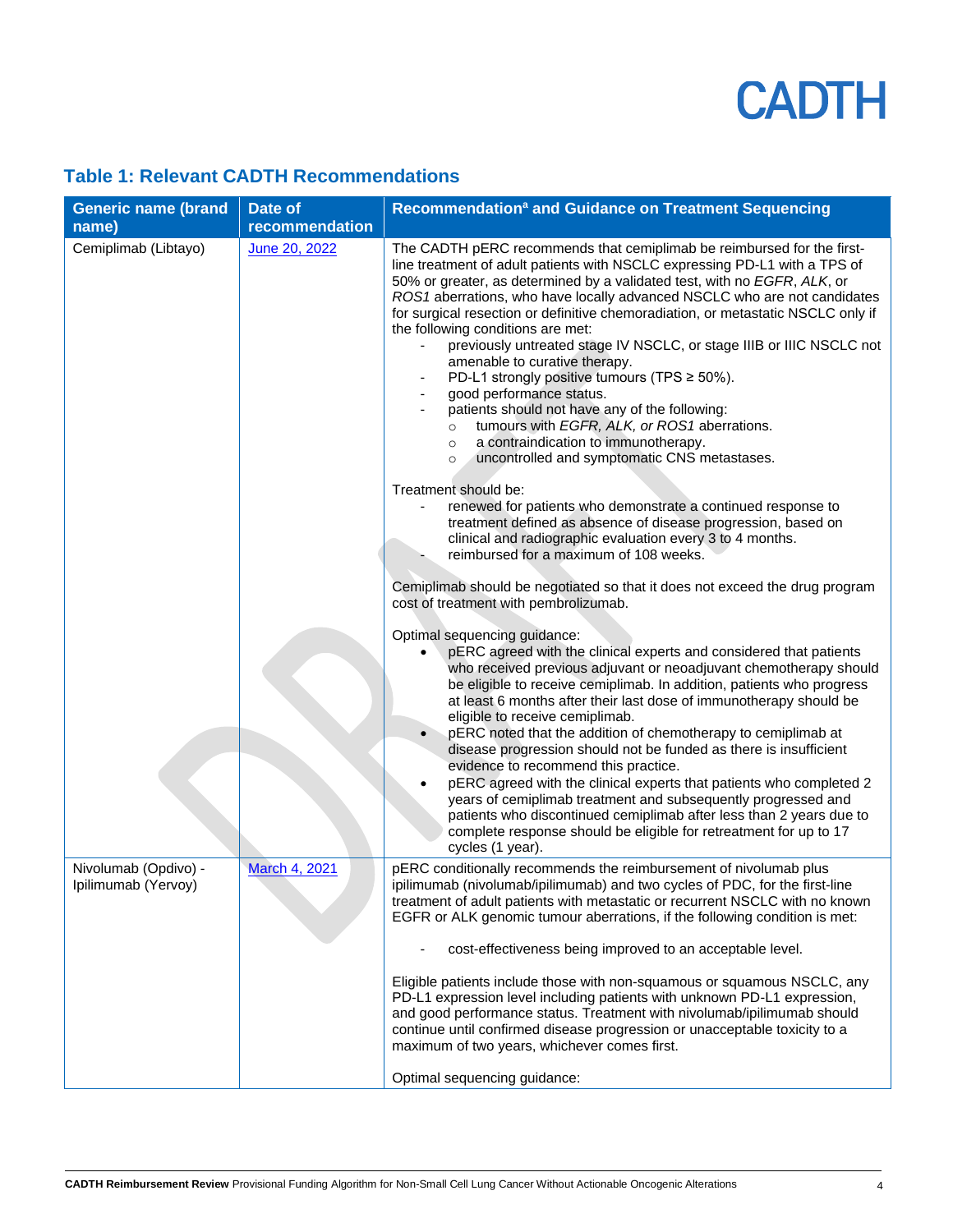|                             |                        | pERC agreed with the CGP that patients progressing on<br>$\bullet$<br>nivolumab/ipilimumab would not be eligible for subsequent<br>immunotherapy<br>pERC agreed with the CGP that nivolumab/ipilimumab should not be<br>$\bullet$<br>used in combination with non-platinum doublets or single-agent<br>chemotherapy. However, the CGP noted that platinum and<br>gemcitabine have been combined with durvalumab plus<br>tremelimumab in the CCTG IND 226 and BR342 trials. Given there<br>were no safety concerns identified in those trials, pERC agreed with<br>the CGP that jurisdictions may wish to consider allowing the use of<br>platinum and gemcitabine with nivolumab/ipilimumab.<br>pERC agreed with the CGP that patients with non-squamous NSCLC<br>$\bullet$<br>who have only received 2 cycles of pemetrexed, should have access<br>to the most effective PDC (i.e., platinum plus pemetrexed).<br>pERC agreed that re-treatment with nivolumab/ipilimumab for 1 year<br>$\bullet$ |
|-----------------------------|------------------------|----------------------------------------------------------------------------------------------------------------------------------------------------------------------------------------------------------------------------------------------------------------------------------------------------------------------------------------------------------------------------------------------------------------------------------------------------------------------------------------------------------------------------------------------------------------------------------------------------------------------------------------------------------------------------------------------------------------------------------------------------------------------------------------------------------------------------------------------------------------------------------------------------------------------------------------------------------------------------------------------------|
|                             |                        | be an option for patients progressing after completion of 2 years of<br>nivolumab/ipilimumab.                                                                                                                                                                                                                                                                                                                                                                                                                                                                                                                                                                                                                                                                                                                                                                                                                                                                                                      |
| Pembrolizumab<br>(Keytruda) | <b>August 23, 2017</b> | pERC recommends reimbursement of pembrolizumab (Keytruda) conditional<br>on the cost-effectiveness being substantially improved to an acceptable level.<br>Funding should be for the treatment of locally advanced or previously<br>untreated metastatic NSCLC in patients whose tumours express PD-L1 (TPS ≥<br>50%) as determined by a validated test and who do not harbour a sensitizing<br>EGFR mutation or ALK translocation. Patients with locally advanced disease<br>(stage IIIB) should be eligible for funding if they are not eligible for potentially<br>curative concurrent chemoradiotherapy. Funding should be for patients who<br>have good performance status.                                                                                                                                                                                                                                                                                                                   |
|                             |                        | Treatment should be administered at a dose of 2 mg/kg up to a total dose<br>amount of 200 mg (dose capped at 200 mg). Treatment should continue until<br>confirmed disease progression or unacceptable toxicity or to a maximum of two<br>years (35 cycles), whichever comes first.                                                                                                                                                                                                                                                                                                                                                                                                                                                                                                                                                                                                                                                                                                                |
|                             |                        | Optimal sequencing guidance:<br>In the trial patients could receive re-treatment for up to 17 cycles if patients<br>stopped receiving pembrolizumab after receiving 35 cycles for reasons other<br>than disease progression of intolerability, or if patients attained a complete<br>response and stopped treatment with pembrolizumab, they may be eligible for<br>re-treatment with pembrolizumab upon experiencing disease progression.<br>pERC noted that in the trial, if pembrolizumab was withheld for toxicity, patients<br>were able to resume pembrolizumab if appropriate and when toxicity had<br>improved. pERC felt that these criteria for re-treatment with pembrolizumab<br>following a progression-free time period and toxicity interruption were<br>reasonable.                                                                                                                                                                                                                |
|                             |                        |                                                                                                                                                                                                                                                                                                                                                                                                                                                                                                                                                                                                                                                                                                                                                                                                                                                                                                                                                                                                    |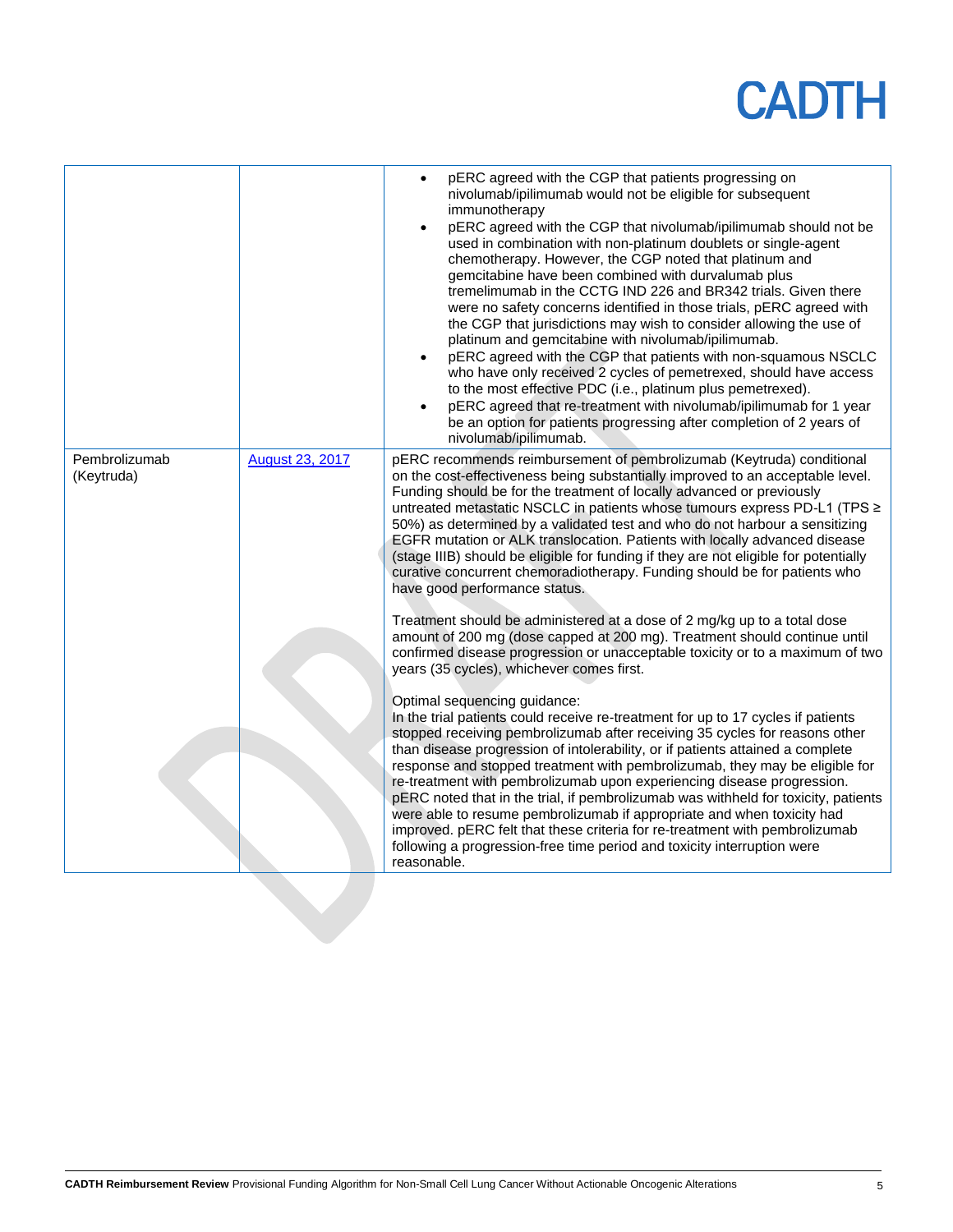| Pembrolizumab<br>(Keytruda) | May 31, 2019           | pERC conditionally recommends the reimbursement of pembrolizumab<br>(Keytruda) in combination with pemetrexed and platinum chemotherapy, for the<br>treatment of metastatic non-squamous NSCLC, in adults with no EGFR or ALK<br>genomic tumour aberrations, and no prior systemic chemotherapy treatment<br>for metastatic NSCLC if the following conditions are met:<br>cost-effectiveness being improved to an acceptable level.<br>feasibility of adoption (budget impact) being addressed.<br>Eligible patients include those with good performance status. Treatment should<br>continue until confirmed disease progression or unacceptable toxicity to a<br>maximum of two years, whichever comes first.<br>Optimal sequencing guidance:<br>pERC noted that patients receiving pembrolizumab plus<br>chemotherapy in the first-line setting would not receive subsequent<br>PD-1 (e.g., nivolumab) or PD-L1 inhibitors (e.g., atezolizumab) in the<br>second-line setting.<br>pERC noted that patients who are unable to tolerate pemetrexed<br>٠<br>would likely not be administered pembrolizumab. However, in this<br>unlikely setting, it would be reasonable to continue single agent<br>pembrolizumab.<br>pERC considered the CGP's expert opinion and agreed that for<br>patients who received prior adjuvant or consolidation durvalumab and<br>remain candidates for platinum-pemetrexed chemotherapy, it would<br>be reasonable to consider treatment with platinum-pemetrexed plus<br>pembrolizumab. In general, for such patients, it should be more than<br>12 months since they last received platinum-based therapy. For<br>patients progressing during adjuvant or consolidation immune<br>checkpoint inhibitor therapy there is limited data at this time to support<br>further immune checkpoint inhibitor therapy.<br>pERC felt it is reasonable that patients who complete two years of<br>pembrolizumab and discontinue therapy without progression, should<br>have the option for retreatment with pembrolizumab, if there is at least<br>six months between completion of therapy and documented disease |
|-----------------------------|------------------------|----------------------------------------------------------------------------------------------------------------------------------------------------------------------------------------------------------------------------------------------------------------------------------------------------------------------------------------------------------------------------------------------------------------------------------------------------------------------------------------------------------------------------------------------------------------------------------------------------------------------------------------------------------------------------------------------------------------------------------------------------------------------------------------------------------------------------------------------------------------------------------------------------------------------------------------------------------------------------------------------------------------------------------------------------------------------------------------------------------------------------------------------------------------------------------------------------------------------------------------------------------------------------------------------------------------------------------------------------------------------------------------------------------------------------------------------------------------------------------------------------------------------------------------------------------------------------------------------------------------------------------------------------------------------------------------------------------------------------------------------------------------------------------------------------------------------------------------------------------------------------------------------------------------------------------------------------------------------------------------------------------------------------------------------------------------------------------------------------------------------------------------|
|                             |                        | progression.                                                                                                                                                                                                                                                                                                                                                                                                                                                                                                                                                                                                                                                                                                                                                                                                                                                                                                                                                                                                                                                                                                                                                                                                                                                                                                                                                                                                                                                                                                                                                                                                                                                                                                                                                                                                                                                                                                                                                                                                                                                                                                                           |
| Pembrolizumab<br>(Keytruda) | <b>January 3, 2020</b> | pERC conditionally recommends the reimbursement of pembrolizumab in<br>combination with carboplatin and paclitaxel for the treatment of patients with<br>metastatic squamous NSCLC, in adults with no prior systemic chemotherapy<br>treatment for metastatic NSCLC if the following conditions are met:<br>cost-effectiveness being improved to an acceptable level.<br>feasibility of adoption (budget impact) being addressed.                                                                                                                                                                                                                                                                                                                                                                                                                                                                                                                                                                                                                                                                                                                                                                                                                                                                                                                                                                                                                                                                                                                                                                                                                                                                                                                                                                                                                                                                                                                                                                                                                                                                                                      |
|                             |                        | Eligible patients include those with good performance status. Treatment should<br>continue until confirmed disease progression or unacceptable toxicity to a<br>maximum of two years, whichever comes first.                                                                                                                                                                                                                                                                                                                                                                                                                                                                                                                                                                                                                                                                                                                                                                                                                                                                                                                                                                                                                                                                                                                                                                                                                                                                                                                                                                                                                                                                                                                                                                                                                                                                                                                                                                                                                                                                                                                           |
|                             |                        | Optimal sequencing guidance:<br>pERC noted that patients who receive pembrolizumab in the first-line<br>setting would not be eligible to receive subsequent PD-1 (e.g.,<br>nivolumab) or PD-L1 (e.g., atezolizumab) inhibitors in the second-line<br>setting.<br>pERC acknowledged that for patients with PD-L1 TPS equal to or<br>$\bullet$<br>greater than 50%, pembrolizumab monotherapy represents the<br>standard first-line therapy and that based on Keynote 407,<br>pembrolizumab in combination with carboplatin and paclitaxel is an                                                                                                                                                                                                                                                                                                                                                                                                                                                                                                                                                                                                                                                                                                                                                                                                                                                                                                                                                                                                                                                                                                                                                                                                                                                                                                                                                                                                                                                                                                                                                                                         |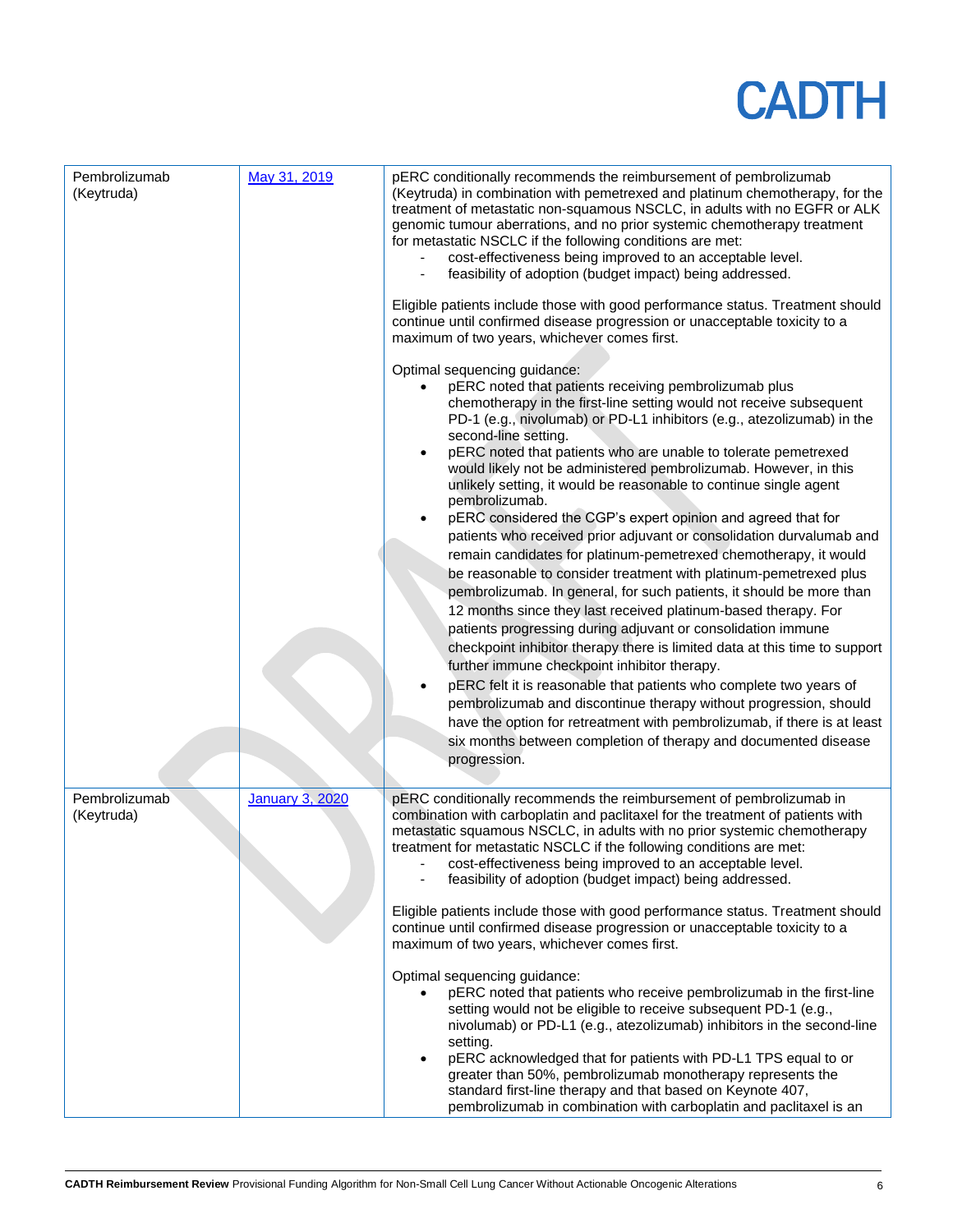|                             |                  | alternative first-line therapy. pERC supports having both options<br>available to patients as these regimens have not been directly<br>compared and an indirect comparison as part of this review shows no<br>clear regimen that is superior in OS.<br>pERC noted that patients who completed two years of pembrolizumab<br>$\bullet$<br>and discontinue therapy without progression, should have an option of<br>re-treatment with pembrolizumab.                                                                                                                                                                                                                                                                                                                                                                                                                                                                                                                                                                        |
|-----------------------------|------------------|---------------------------------------------------------------------------------------------------------------------------------------------------------------------------------------------------------------------------------------------------------------------------------------------------------------------------------------------------------------------------------------------------------------------------------------------------------------------------------------------------------------------------------------------------------------------------------------------------------------------------------------------------------------------------------------------------------------------------------------------------------------------------------------------------------------------------------------------------------------------------------------------------------------------------------------------------------------------------------------------------------------------------|
| Atezolizumab (Tecentriq)    | June 20, 2018    | pERC recommends reimbursement of atezolizumab (Tecentriq) for patients<br>with locally advanced or metastatic NSCLC and who have disease progression<br>on or after cytotoxic chemotherapy only if the following conditions are met:<br>cost-effectiveness being improved to an acceptable level and<br>the drug plan cost of treatment with atezolizumab should not exceed<br>the public drug plan cost of treatment with the least costly alternative<br>immunotherapy.                                                                                                                                                                                                                                                                                                                                                                                                                                                                                                                                                 |
|                             |                  | Patients with genomic tumour driver aberrations (e.g. EGFR or ALK) should<br>first be treated with targeted agents followed by cytotoxic chemotherapy prior<br>to receiving atezolizumab. Treatment with atezolizumab should continue until<br>confirmed disease progression or unacceptable toxicity.                                                                                                                                                                                                                                                                                                                                                                                                                                                                                                                                                                                                                                                                                                                    |
|                             |                  | Optimal sequencing guidance:<br>pERC concluded that the optimal sequencing of atezolizumab and other<br>treatments now available for the treatment of advanced or metastatic NSCLC<br>is currently unknown. pERC was, therefore, unable to make an evidence-<br>informed recommendation on sequencing following treatment with<br>atezolizumab. pERC also noted that there is no direct evidence to inform the<br>comparative efficacy of atezolizumab with PD-1 inhibitors (nivolumab and<br>pembrolizumab). Thus, with their overlapping indications, there is no evidence<br>to inform the choice of atezolizumab over the other available agents, or vice<br>versa. There is also no evidence to support using PD-L1/PD-1 inhibitors in<br>sequence (e.g., atezolizumab then nivolumab or pembrolizumab, or vice<br>versa).                                                                                                                                                                                           |
| Nivolumab (Opdivo)          | June 3, 2016     | pERC recommends funding nivolumab (Opdivo) conditional on the cost-<br>effectiveness being improved to an acceptable level. Funding should be for the<br>treatment of adult patients with advanced or metastatic NSCLC with disease<br>progression on or after cytotoxic chemotherapy for advanced disease and have<br>a good performance status. Treatment should continue until confirmed disease<br>progression or unacceptable toxicity.                                                                                                                                                                                                                                                                                                                                                                                                                                                                                                                                                                              |
|                             |                  | Optimal sequencing guidance:<br>pERC concluded that the optimal sequencing of nivolumab and other<br>treatments now available for the treatment of advanced or metastatic NSCLC<br>is currently unknown. pERC was, therefore, unable to make an evidence-<br>informed recommendation on sequencing.                                                                                                                                                                                                                                                                                                                                                                                                                                                                                                                                                                                                                                                                                                                       |
| Pembrolizumab<br>(Keytruda) | November 3, 2016 | pERC recommends reimbursement of pembrolizumab (Keytruda) conditional<br>on the cost-effectiveness being improved to an acceptable level. Funding<br>should be for the treatment of patients with metastatic NSCLC whose tumours<br>express PD-L1 (as determined by a validated test) and who have disease<br>progression on or after cytotoxic chemotherapy. Patients with EGFR or ALK<br>genomic tumour aberrations should have disease progression on authorized<br>therapy for these aberrations and cytotoxic chemotherapy prior to receiving<br>pembrolizumab. Patients could receive up to 12 months of pembrolizumab if<br>they experienced an investigator-determined confirmed radiographic disease<br>progression, according to immune-related response criteria after stopping their<br>initial treatment with pembrolizumab due to achievement of a confirmed<br>complete response or having experienced 35 administrations of<br>pembrolizumab. Funding should be for patients with a TPS of PD-L1 ≥ 1% and |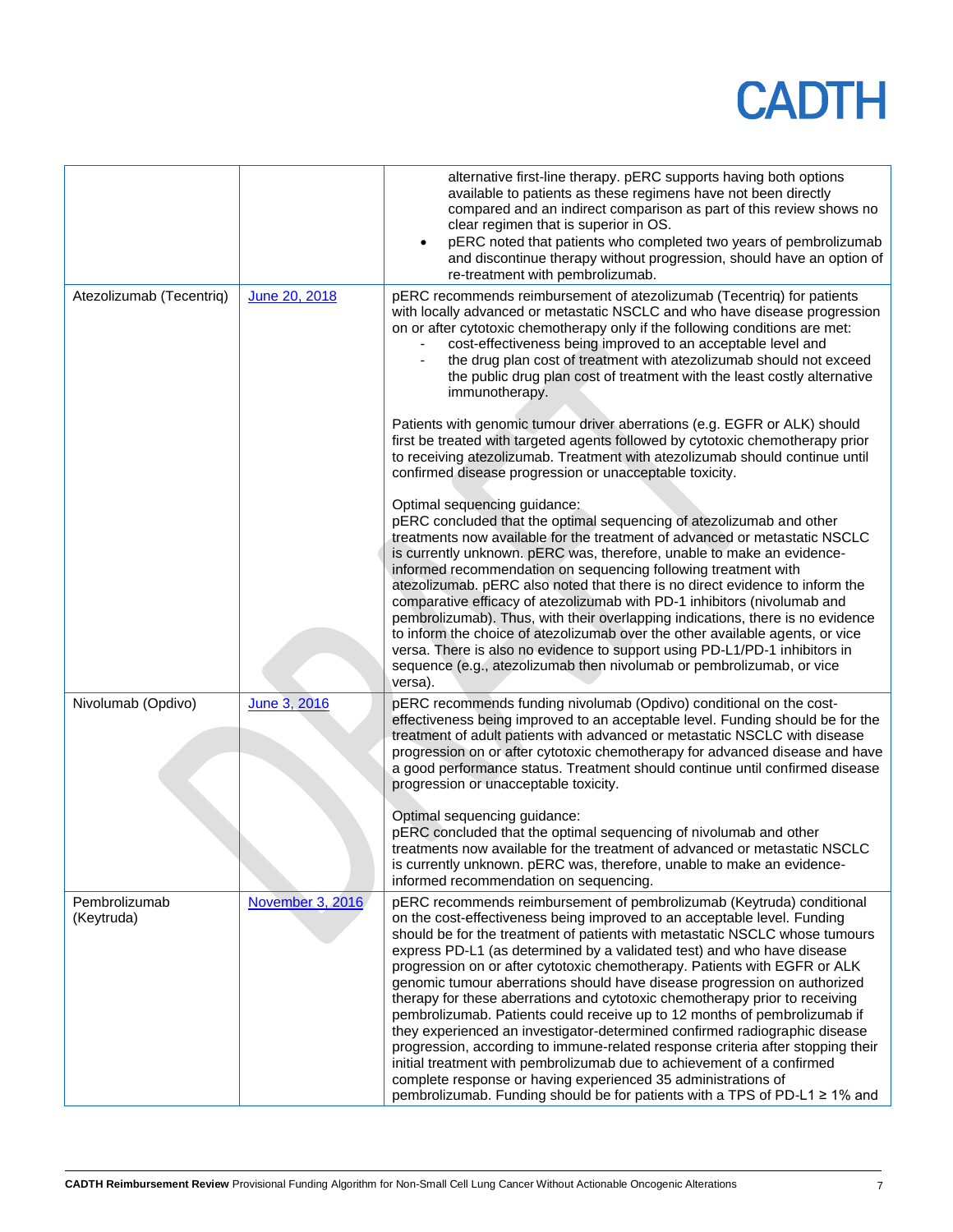| who have good performance status. Treatment should continue until confirmed<br>disease progression or unacceptable toxicity, or to a maximum of two years,<br>whichever comes first.                                                                                                                                                                                                                                                                                                                                                                                                                                                                                                                                                            |
|-------------------------------------------------------------------------------------------------------------------------------------------------------------------------------------------------------------------------------------------------------------------------------------------------------------------------------------------------------------------------------------------------------------------------------------------------------------------------------------------------------------------------------------------------------------------------------------------------------------------------------------------------------------------------------------------------------------------------------------------------|
| Optimal sequencing guidance:<br>pERC concluded that the optimal sequencing of pembrolizumab and other<br>treatments now available for the treatment of advanced or metastatic NSCLC<br>is currently unknown. pERC was, therefore, unable to make an evidence-<br>informed recommendation on sequencing following pembrolizumab. pERC also<br>noted that there is no direct evidence to inform the comparative efficacy of<br>pembrolizumab with other PD-1 inhibitors. Thus, with their overlapping<br>indications, there is no evidence to inform the choice of pembrolizumab over<br>nivolumab, or vice versa. There is also no evidence to support using PD-1<br>inhibitors in sequence (e.g., pembrolizumab then nivolumab, or vice versa). |

ALK = anaplastic lymphoma kinase; CGP = Clinical Guidance Panel; EGFR = epidermal growth factor receptor; NSCLC = non-small cell lung cancer; PD-L1 = programmed death ligand 1; pERC = pCODR Expert Review Committee; PDC = platinum doublet chemotherapy; PD-L1 = programmed death-ligand 1; ROS1 = c-ros oncogene 1 receptor tyrosine kinase; TPS = Tumour Proportion Score;

a Summaries of the reimbursement conditions are provided; for the complete recommendations refer to the final recommendations posted on the CADTH website.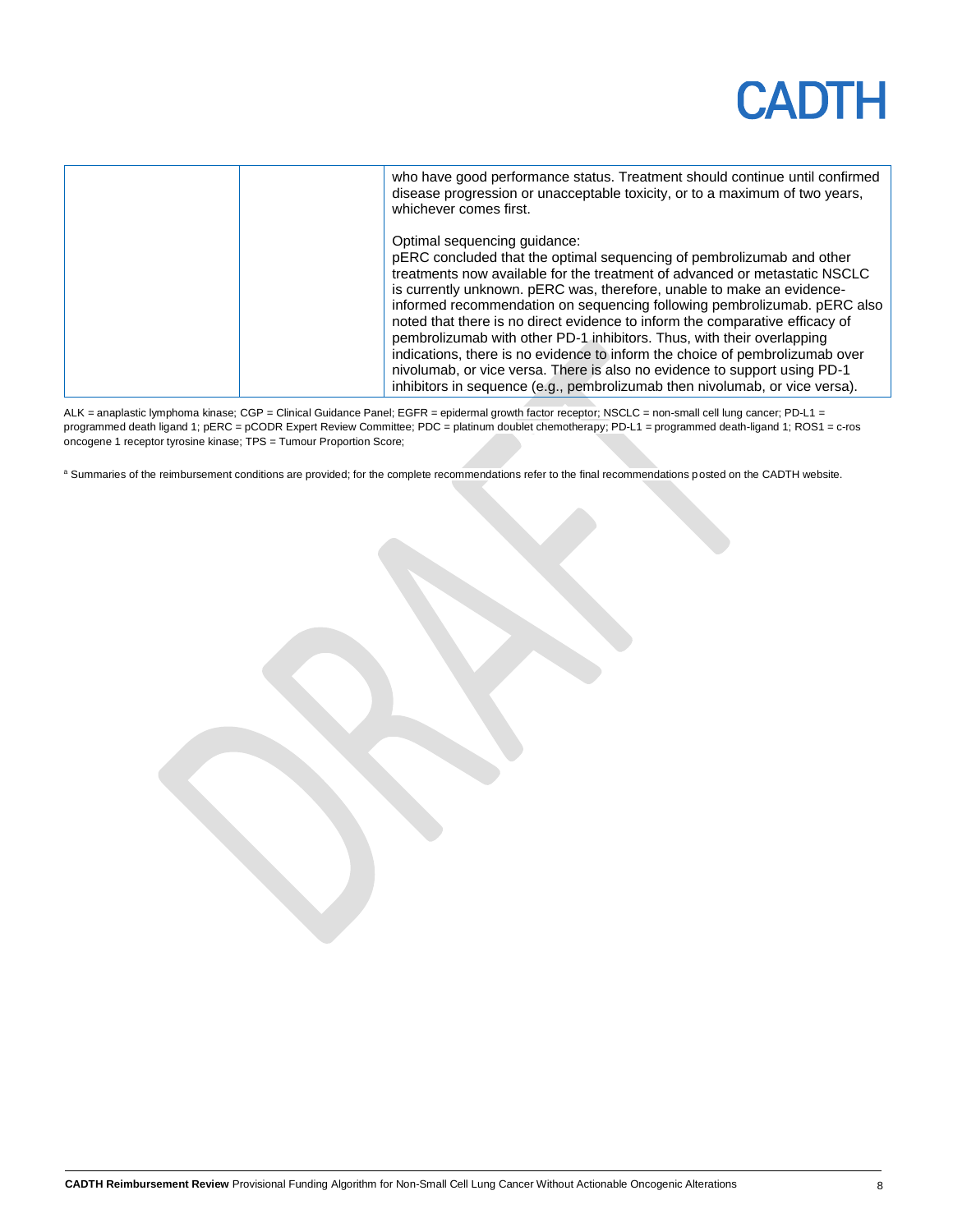#### **Provisional Funding Algorithm**

#### **Figure 1: Provisional Funding Algorithm Diagram for Non-Small Cell Lung Cancer Without Actionable Oncogenic Alterations**

Alt text: Refer to the description of the algorithm in the upcoming text.



<sup>a</sup> For patients who complete 2 years of therapy and discontinue without progression, retreatment is allowed.

**b** For patients who progress more than six months after completion of therapy, retreatment with a histology appropriate platinum doublet is allowed.

Note: Chemotherapy composition depends on histology (squamous versus non-squamous). Pemetrexed maintenance therapy may follow platinum-based chemotherapy if non-squamous histology.